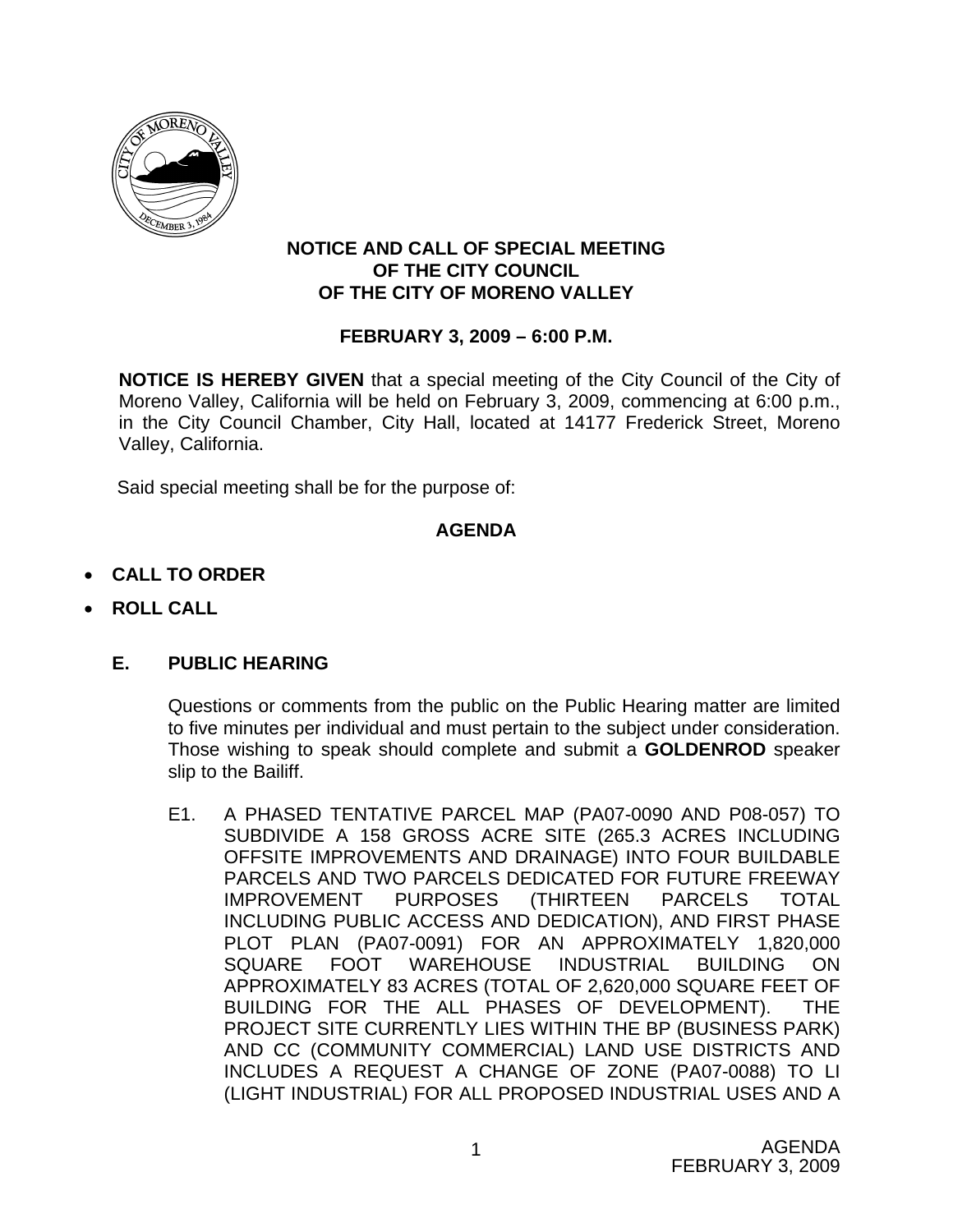GENERAL PLAN AMENDMENT (PA07-0089) TO ELIMINATE A PLANNED MULTI-USE TRAIL OVER HIGHWAY 60, TO ADJUST AND EXTEND A PLANNED MULTI-USE TRAIL FROM THE SOUTH TO THE NORTH SIDE OF FUTURE EUCALYPTUS AVENUE FROM QUINCY STREET TO THEODORE STREET, TO RE-DESIGNATE FUTURE EUCALYPTUS AVENUE FROM REDLANDS BOULEVARD TO THEODORE STREET FROM AN ARTERIAL TO A DIVIDED ARTERIAL TO ALLOW THE ADDITION OF MEDIANS, AND TO ADJUST PARCEL LINES AND LAND USE FOR TWO PARCELS LOCATED IN THE CC LAND USE DISTRICT (NARROW WIDTH 126 FEET ON THE EASTERN PORTION OF THE SITE AND WIDEN 87 FEET ON THE WESTERN PORTION OF THE SITE). THE PROPOSED PROJECT IS LOCATED ADJACENT TO AND SOUTH OF HIGHWAY 60 ALONG FUTURE EUCALYPTUS AVENUE (FIR AVENUE) BETWEEN REDLANDS BOULEVARD AND THEODORE STREET. AN APPEAL HAS BEEN FILED BY THE PROJECT APPLICANT, HIGHLAND FAIRVIEW PROPERTIES, TO PROTECT THEIR RIGHTS (Report of: Community Development Department)

 **Recommendation:** The Planning Commission recommends that the City Council conduct a public hearing to:

1. **DENY** PA07-0088 (Change of Zone) and a policy decision to change the zoning map on a 104.9 acre portion of a 158 acre project site from Business Park (BP), requiring a maximum of 50,000 square foot industrial/business park buildings, to Light Industrial (LI), allowing for industrial warehouse buildings greater than 50,000 square feet, thus denying the applicant's appeal and the project request as a whole. (If the Planning Commission's recommendation to deny the policy decision and change of zone is upheld, a resolution would be provided under separate cover at the meeting.)

If the applicant's appeal is upheld and a policy decision to change the zone from BP (Business Park) to LI (Light Industrial) can be justified by the City Council, the following alternative recommendation may be considered:

1. **APPROVE** Resolution No. 2009-08 to **CERTIFY** an Environmental Impact Report (P07-157), including approval of Statement of Overriding Considerations and a required Mitigation Monitoring Program for a Change of Zone (PA07-0088), General Plan Amendment (PA07-0089), Tentative Parcel Map (PA08-0090 and P08-057) and a Plot Plan (PA07-0091), pursuant to the California Environmental Quality Act (CEQA) Guidelines;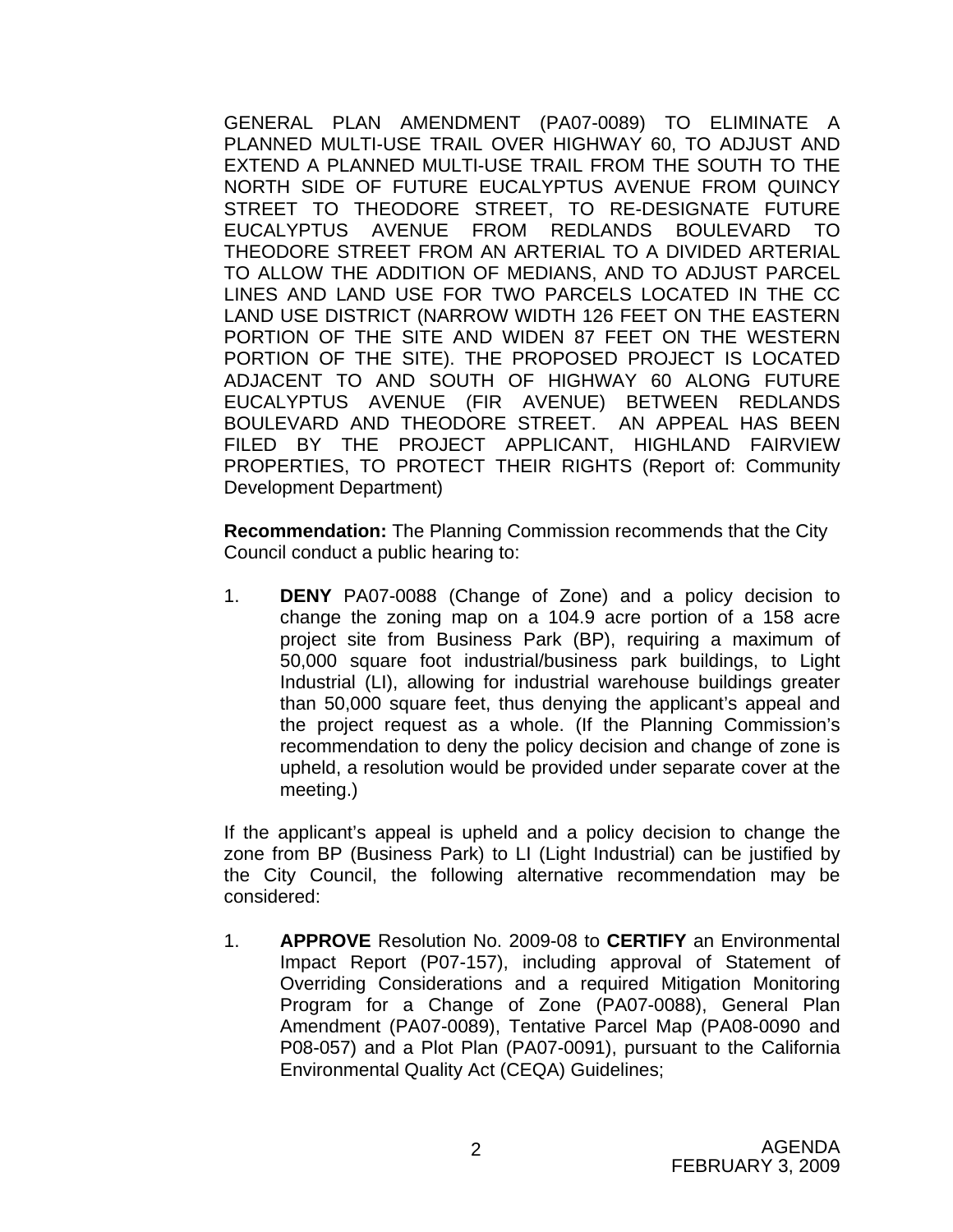### Resolution No. 2009-08

A Resolution of the City Council of the City of Moreno Valley, California, Certifying the Final Environmental Impact Report (P07-157), Adoption of the Findings and Statement of Overriding Considerations, and Approval of the Mitigation Monitoring Program for the Highland Fairview Corporate Park Project, Generally Located Adjacent to and South Of Highway 60 Along Future Eucalyptus Avenue (Fir Avenue) Between Redlands Boulevard and Theodore Street

2. **INTRODUCE** Ordinance No**.** 785 for a Change of Zone (PA07- 0088), to change the zone on approximately 104.9 acres of a 158 acre site from BP (Business Park) to LI (Light Industrial) to allow for industrial warehouse buildings greater than 50,000 square feet, subject to the findings included in the resolution; and

#### Ordinance No. 785

An Ordinance of the City Council of the City of Moreno Valley, California, Amending the Official Zoning Atlas of Said City, to Include a Change of Zone (PA07-0088) From BP (Business Park) To LI (Light Industrial) for an Approximate 104.9 Acre Portion of the Site, Including a Change of Zone for a 87 Foot Area Between Parcels 2 and 3 from BP (Business Park) to CC (Community Commercial) and Change of Zone for 126 Feet of Land Between Parcels 1 and 4 from CC (Community Commercial) To LI (Light Industrial), All Encompassed Within an Approximately 158 Acre Site (Including Relevant Offsite Improvements and Drainage) Commercial Land Uses on the Property Located South of and Adjacent to Highway 60 Between Redlands Boulevard and Theodore Street Along Future Eucalyptus (Fir Avenue)

3. **APPROVE** Resolution Nos. 2009-09, 2009-10, and 2009-11 for a General Plan Amendment (PA07-0089) to modify the Master Plan of Trails and Circulation Map of the General Plan, a plot plan (PA07-0090) and Tentative Parcel Map No. 35629 including phasing (PA07-0091 and P08-057) for the subdivision of a 158 acre site into four buildable parcels and additional parcels for public access and dedication purposes and a 2,620,000 square foot industrial/commercial development, including a 1,800,000 square foot industrial warehouse building (Phase 1), two parcels for future freeway improvements and numerous lettered lots for maintenance and easement purposes, subject to all mitigation measures within the EIR, as well as findings included in the resolutions, and conditions of approval, attached as Exhibit A to two of the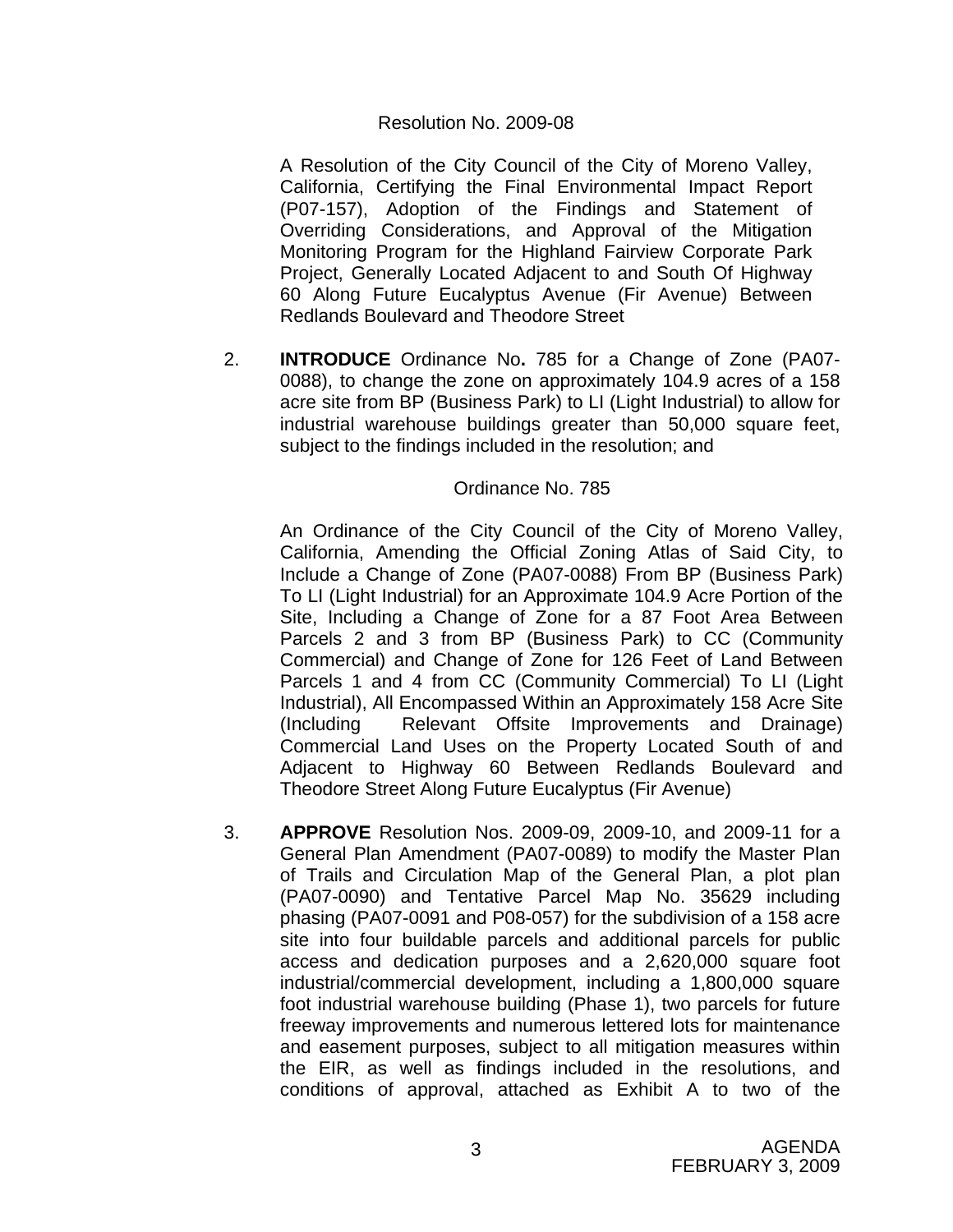resolutions.

### Resolution No. 2009-09

A Resolution of the City Council of the City of Moreno Valley, California, Approving a General Plan Amendment (PA07-0089) for the Elimination of a Portion of a General Plan Designated Multi-Use Trail, the Adjustment of a Planned Multi-Use Trail on Future Eucalyptus Avenue (Fir), the Upgrading from an Arterial to a Divided Arterial for Future Eucalyptus Avenue (Fir) and a Change in Land Use for a 87 Foot Area Between Parcel of Land Use for of 126 Feet of Land Between Parcels 1 and 4 From C (Commercial) to BP (Business Park), and a Plot Plan for an Approximately 1,820,000 Square Foot Warehouse Industrial Building (Total of 2,620,000 Square Feet for All Phases of Development Consisting of Industrial and Commercial Land Uses) on the Property Located South of and Adjacent to Highway 60 Between Redlands Boulevard and Theodore Street Along Future Eucalyptus (Fir Avenue)

## Resolution No. 2009-10

A Resolution of the City Council of the City of Moreno Valley, California Recommending Approval of PA07-0090 (Tentative Parcel Map No. 35629) for Four Separate Buildable Parcels and Two Primary Parcels Dedicated for Freeway and Improvement Purposes (Thirteen Parcels Overall to Include Lettered Lots for Public Access and Dedication Purposes) and a Phased Subdivision of Land (P08-057) Consisting of a Proposed Industrial and Commercial Development (2,620,000 Square Feet) to Include Two Parcels for Industrial Warehouse Uses, Two Parcels for Commercial/Retail Uses and Two Parcels that will be Dedicated for Future Freeway Improvements on a 158 Acre Site (With Additional Off-Site Improvements and Drainage) Located Adjacent to and South of Highway 60 Along Future Eucalyptus Avenue (Fir Avenue) Between Redlands Boulevard and Theodore Street

## Resolution No. 2009-11

A Resolution of the City Council of the City of Moreno Valley, California Approving PA07-0091 (Plot Plan) for an Approximate 1,820,000 Square Foot Industrial Warehouse Building with Ancillary Commercial/Retail and Office Uses on an Approximately 83 Acre Parcel Generally Located Adjacent to and South of Highway 60 Along Future Eucalyptus Avenue (Fir Avenue) Between Redlands Boulevard and Theodore Street